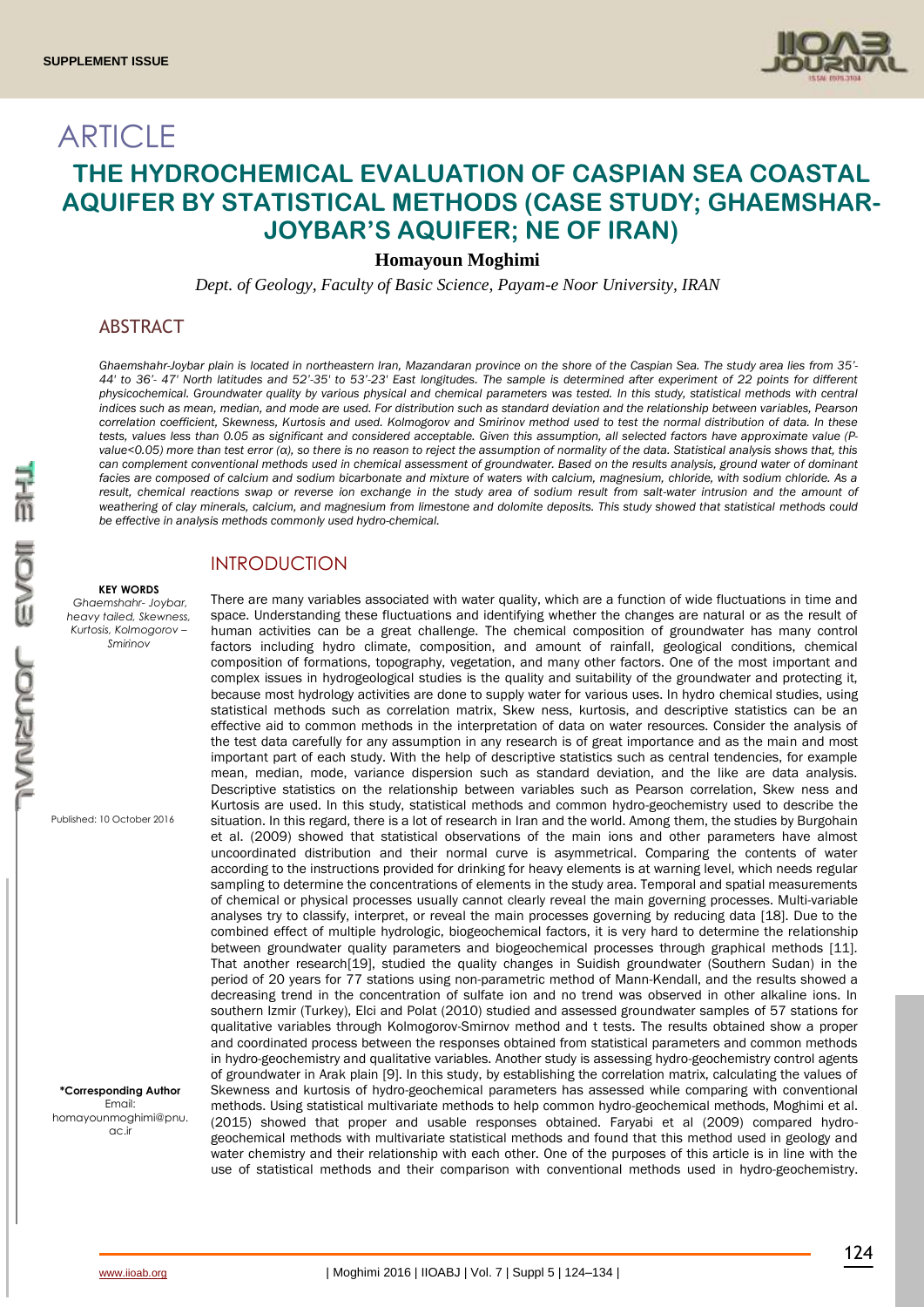

Another goal is, whether we can rely on the results of statistical methods and based on a comprehensive analysis of hydro- climate, hydrology, geochemistry hydro-geochemical and geological be used.

#### Study and geological scopes

The studied area is until the Caspian Sea from the north and in the south, it is until of the Alborz mountain range. The study area lies from 35°-44' to 36°- 47' North latitudes and 52°-35' to 53°-23' East longitudes in Mazandaran. The total area of the basin is approximately 3348.1 square kilometers, of which 935.5 square kilometers is plains that makes up the study area and the rest is the Northern Alborz mountain range [Fig. 1]. Climatic conditions of the study area are affected by mountain and moist maritime climate with semi-humid climate.



**Fig. 2:** Map of geographical location, geology, location of wells and the general direction of groundwater in Ghaemshahr- Joybar.

……………………………………………………………………………………………………………………………

Caspian Sea coastal plains overlooking the sea gradually formed due to a drop in the sea. This loss along the coast is different. Along with the retreat of the sea, fresh water from the mountains has tried to wash and push back the salt water, but it has not completed and in here and there in alluvium, areas of salt water have remained [7]. Geology and hydrogeology studies conducted in the Caspian Sea coastal aquifers have proved some saltwater zone due to the Caspian Sea retreat. Geological formations have the most and major impact on water resources (quality and quantity) of Ghaemshahr- Joybar catchment. The heights of this area are mostly calcareous, marl, dolomite, and sandstone sediments (Mesozoic and Cenozoic). In the plain area from south to north in the foothills are the alluvial deposits that have high permeability and in the middle towards the coast in the plain, with reduced grain size, sediment such as sand, non-hard clay, silt, and thin layer of volcanic ash (new Caspian deposits with Quaternary age) prevail. Below these sediments is Absheron Formation made of clay, marl, non-hard sand, conglomerate, and a thin layer of volcanic ash with upper Pliocene-Quaternary age [Fig.1] [12].

According to geophysical studies, Ghaemshahr-Joybar coastal plain aquifer is like a bowl that has low thickness in the northern and southern ends and has the maximum thickness in the middle [17]. As a result, according to the geological situation and the direction of groundwater flow, water time of stay in the middle increases and this increases the chemical reactions in the middle section. In the study area, changes follow a certain order water table and affect the Earth's surface morphology and feeding of the aquifer (south area). Elevation of groundwater level curves varies between -25 to 60 meters and decrease from south to north. The general direction of groundwater flow in the area is from south to north and northeast [Fig. 1]. The focus in this research is to use descriptive statistical methods in the analysis of hydro chemical data of Ghaemshahr-Joybar and to compare them with conventional methods. The research objectives are assessment of the factors affecting hydro-geochemical status of Ghaemshahr-Joybar Plain aquifer using statistical methods and comparing the results of statistical methods with conventional hydro-geochemistry methods (Piper-Gibbs graph).

## MATERIALS AND METHODS

#### Data and methodology

In order to investigate the quality of groundwater streams of Ghaemshahr-Joybar Plain through statistical procedures and common hydro-geochemical methods, the data of 22 exploitation wells used in the two sampling periods of 2003-2015 [Fig.1] [Table 1][1]. For chemical analysis is used APHA standards method [2]. Aqqa software is used in the determination of water type; SPSS-16 is used in the calculation and analysis of statistical methods to assess the chemical status of groundwater resources.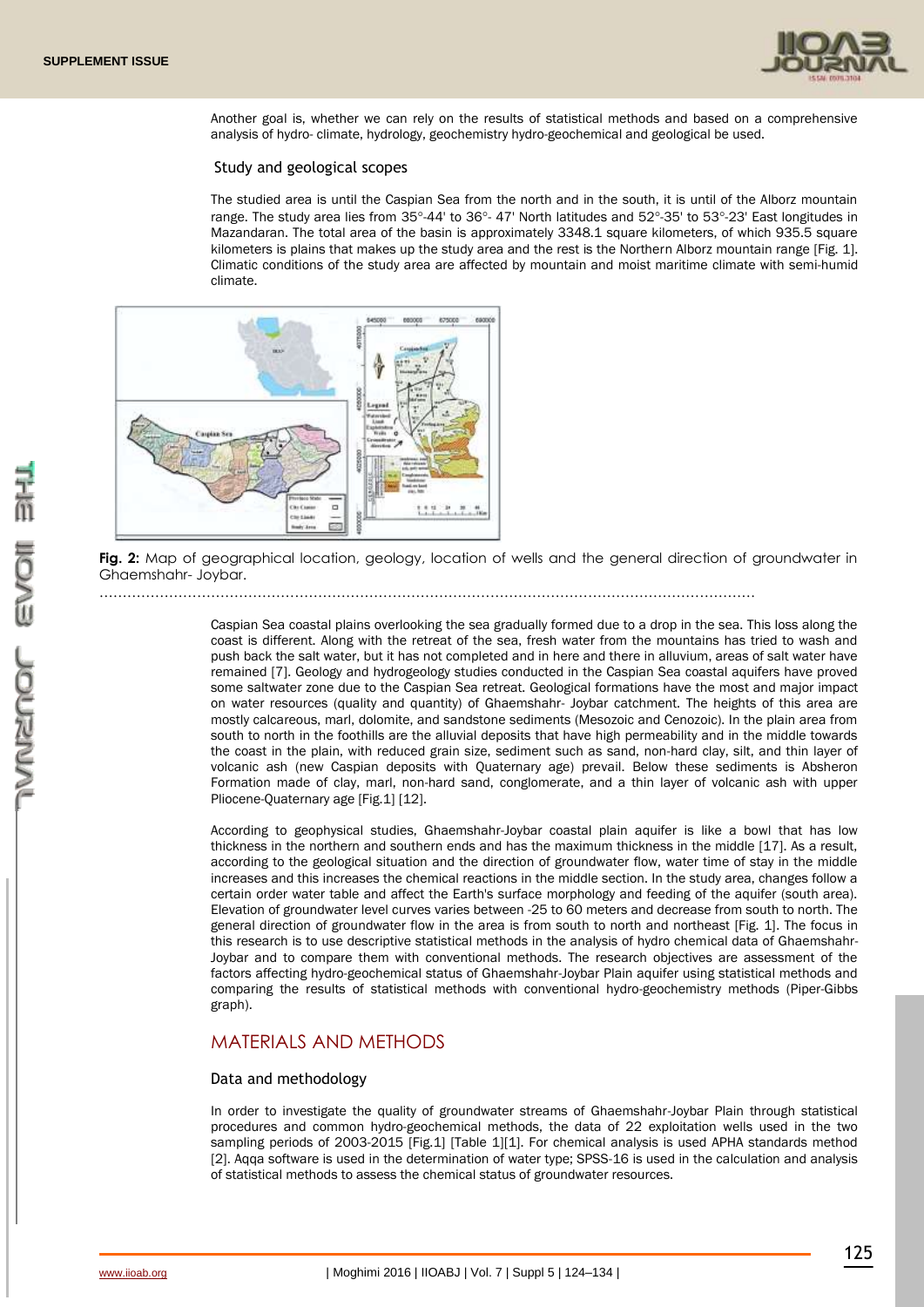

**Table 1:** Statistical Profile of Chemical analysis of selected sources in Ghaemshahr area (The values of elements and TDS in terms of mg / l and EC in terms of μS / cm for 2003 and 2015) (R; Range, Min; Minimum, Max; Maximum, Me; Mean, Med; Median, Mo; Mode, SD; Standard Deviation, S; Skewness, K; Kurtosis, V; Variance,)

| P                        | <b>EC</b>                                                                                                                          | <b>TDS</b>              | P                | Ca        | Mg        | <b>Na</b>              | K                     | HCO <sub>3</sub> | <b>CI</b>  | <b>SO</b> | <b>TDI</b>              | SI     | SI     | Slha    | SI               | Alk                    | CA      | CA           | <b>TH</b>           |
|--------------------------|------------------------------------------------------------------------------------------------------------------------------------|-------------------------|------------------|-----------|-----------|------------------------|-----------------------|------------------|------------|-----------|-------------------------|--------|--------|---------|------------------|------------------------|---------|--------------|---------------------|
|                          |                                                                                                                                    |                         | н                |           |           |                        |                       |                  |            | 4         |                         | C.     | d      |         | g                |                        | 1       | $\mathbf{2}$ |                     |
| R.                       | 2003<br>3278<br>2082<br>178<br>85.8<br>470<br>569.8<br>581<br>2111<br>0.05<br>1.65<br>0.7<br>8<br>811.8<br>1.3<br>1.8<br>14<br>640 |                         |                  |           |           |                        |                       |                  |            |           |                         |        | 0.4    | 1280    |                  |                        |         |              |                     |
| Min                      | 792                                                                                                                                | 522.5                   | 7.5              | 74.8      | 31.6      | 22.7                   | 2.2                   | 250.1            | 35.01      | 73.9      | 571                     | 0.41   | 6.51   | $-0.20$ |                  | 212.                   | $-1.65$ | $-0.4$       | 572                 |
|                          |                                                                                                                                    |                         |                  |           |           |                        |                       |                  |            |           |                         |        |        |         | 16.2             | $\overline{2}$         |         |              |                     |
| Max                      | 3885                                                                                                                               | 2486.<br>$\overline{4}$ | 8.21             | 241.<br>5 | 111.<br>3 | 470.                   | 10.                   | 1037             | 577.5      | 624.7     | 2560                    | 1.68   | 7.98   | $-0.14$ | $-1.9$           | 818.<br>$\overline{2}$ | $-0.06$ | 0.0          | 1730                |
| Me                       | 2129.                                                                                                                              | 1357                    | 7.8              | 136.<br>5 | 60.7      | 204                    | 5.2                   | 568.6            | 229        | 244       | 1450                    | 1.2    | 7.41   | $-0.16$ | $-6.2$           | 453                    | $-0.43$ | $-0.1$       | 988                 |
| Me<br>d                  | 1855                                                                                                                               | 1212                    | 7.8              | 137.<br>8 | 50.2      | 157                    | 4.2                   | 539.5            | 150.8      | 158       | 1292                    | 1.2    | 7.3    | $-0.16$ | $-4.0$           | 427                    | $-0.4$  | $-0.1$       | 927                 |
| Mo                       | 1855                                                                                                                               | 1212                    | 7.8              | 88.5      | 42.7      | 143                    | 3.9                   | 381.2            | 46         | 160       | 560.7                   | 1.3    | 6.3    | $-0.16$ | $-16$            | 208                    | $-0.4$  | $-0.2$       | 879                 |
| <b>SD</b>                | 928                                                                                                                                | 573.7                   | 0.2              | 44.1      | 23.2      | 152                    | 2.1                   | 218.5            | 179.5      | 159       | 596.6                   | 0.37   | 0.51   | 0.02    | 3.93             | 173.<br>3              | 0.32    | 0.10         | 327.<br>2           |
| S                        | 0.58                                                                                                                               | 0.61                    | 0.44             | 0.89      | 1.19      | 0.70                   | 0.7<br>3              | 0.57             | 0.80       | 1.21      | 0.55                    | $-0.5$ | $-0.4$ | $-0.16$ | $-1.1$           | 0.52                   | $-2.0$  | $-0.8$       | 1.1                 |
| K                        | $-0.49$                                                                                                                            | $-0.52$                 | $-0.3$           | 0.79      | 0.41      | $-0.98$                | 0.1<br>5              | $-0.25$          | $-0.77$    | 0.74      | $-0.53$                 | $-0.8$ | $-0.5$ | $-0.98$ | 0.48             | $-0.36$                | 6.15    | $-0.2$       | 0.92                |
| <b>CV</b>                | 0.435                                                                                                                              | 0.422                   | 0.02             | 0.32      | 0.38      | 0.74                   | 0.4                   | 0.38             | 0.78       | 0.65      | 0.41                    | 0.3    | 0.07   | $-0.13$ | $-0.6$           | 0.38                   | $-0.7$  | 0.62         | 0.33                |
| $\vee$                   | 7.4E5                                                                                                                              | 3.0E5                   | 0.04             | 1.7E<br>3 | 491.<br>2 | 2. E4                  | 4.0<br>$\overline{2}$ | 4.1E4            | 2.8E4      | 3E4       | 3.08E<br>5              | 0.12   | 0.22   | 0.00    | 13.4             | 2. E4                  | 0.10    | 0.01         | 9. E4               |
|                          | 2015                                                                                                                               |                         |                  |           |           |                        |                       |                  |            |           |                         |        |        |         |                  |                        |         |              |                     |
| R                        | 6480                                                                                                                               | 4148.<br>$\mathbf{1}$   | 1.1              | 297       | 121       | 940.<br>5              | 2.5<br>$\overline{7}$ | 818.6            | 1612.<br>6 | 501.6     | 5757.<br>$\overline{4}$ | 1.43   | 1.88   | 0.07    | 10.4             | 638.<br>$\mathbf{1}$   | 0.70    | 0.64         | 2059                |
| Mi<br>$\mathsf{n}$       | 868                                                                                                                                | 554.4                   | 7.52             | 74.8      | 29        | 22.7                   | 3.4<br>3              | 255              | 31.2       | 47.5      | 686.4                   | 0.07   | 5.74   | $-0.18$ | $\omega$<br>11.5 | 193.<br>3              | $-0.45$ | $-0.12$      | 552                 |
| Ma<br>$\pmb{\mathsf{x}}$ | 7014                                                                                                                               | 4712.<br>$\overline{4}$ | $\overline{8.3}$ | 355       | 142.<br>8 | 919.<br>8              | $\overline{5.7}$<br>3 | 1024.<br>8       | 1568.<br>8 | 524       | 6152                    | 1.50   | 7.62   | $-0.11$ | $-1.1$           | 793.<br>$\overline{7}$ | 0.25    | 0.51         | 2493                |
| Me                       | 1936                                                                                                                               | 1244.<br>1              | 7.85             | 145.<br>1 | 58.9      | 154.<br>8              | 4.2                   | 554.5            | 254.7      | 128       | 1648                    | 0.66   | 6.44   | $-0.15$ | $-3.0$           | 438                    | $-0.0$  | $-0.0$       | 1021                |
| Me<br>d                  | 1480.<br>8                                                                                                                         | 946.5                   | 7.79             | 136.<br>7 | 49.4      | 73.1                   | 3.7<br>2              | 510.8            | 127.2      | 94.1      | 1347                    | 0.6    | 6.4    | $-0.16$ | $-2.3$           | 411.<br>8              | $-0.4$  | $-0.1$       | $\overline{955}$    |
| Mo                       | 852.1                                                                                                                              | 544.3                   | 7.99             | 101.<br>5 | 50.5      | 22.3                   | 3.7<br>9              | 250.3            | 122        | 88.1      | 674                     | 0.07   | 5.96   | $-0.16$ | $-2.1$           | 189.<br>8              | $-0.2$  | $-0.2$       | 542                 |
| <b>SD</b>                | 1354                                                                                                                               | 861.5                   | 0.25             | 62        | 25.3      | 197.<br>8              | 0.7<br>4              | 192.2            | 336.4      | 100       | 1180                    | 0.38   | 0.54   | 0.02    | 2.12             | 151.<br>6              | 0.15    | 0.12         | 434.<br>4           |
| S                        | 3.02                                                                                                                               | 3.05                    | 0.07             | 2.22      | 2.16      | 3.26                   | 0.7<br>9              | 0.93             | 3.37       | 3.4       | 3.1                     | 0.58   | 0.81   | 0.76    | $-3.3$           | 0.67                   | $-0.6$  | 3.17         | 2.27                |
| K                        | 11.02                                                                                                                              | 11.26                   | 0.52             | 6.68      | 6.27      | 12.4                   | $-0.4$                | 0.91             | 13.1       | 14.1      | 11.9                    | $-0.4$ | $-0.1$ | 0.72    | 13.0             | 0.36                   | 0.82    | 12.3         | 6.81                |
| $\overline{\text{cv}}$   | 0.7                                                                                                                                | 0.69                    | 0.03             | 0.42      | 0.43      | 1.27                   | 0.1<br>$\overline{7}$ | 0.34             | 1.32       | 0.78      | 0.71                    | 0.57   | 0.08   | $-0.13$ | $-0.7$           | 0.34                   | $-0.7$  | 0.62         | 0.42                |
| $\vee$                   | 1.6E6                                                                                                                              | 6.6E5                   | 0.06             | 3340      | 560       | 3.6E<br>$\overline{4}$ | 0.4<br>9              | 3.4E4            | 1.0E4      | 8680      | 1.4E6                   | 0.16   | 0.31   | 0.0     | 4.7              | 2.2E<br>$\overline{4}$ | 0.04    | 0.03         | 1.8E<br>$5^{\circ}$ |

Standard deviation is a measure of the dispersion of data around the mean. If data set standard deviation is small, they usually gather around the mean and if it is great, they are away from the mean.

Box-and-whisker plot: when the aim is emphasizing certain points of distribution, this plot is used to provide information. This plot enables comparisons between multiple data sets easily. Box-and-whisker plot has one rectangle (box) and two lines on two sides of the rectangle (whisker) that is drawn by the median, first (25%), third (75%) quartile, and minimum and maximum observed data. Using this plot, centrality, dispersion, and skewness of the data can be interpreted. Rectangle drawn has 25% and 75% length, which is equal to quartiles. Middle size is drawn as a line parallel to the width of the rectangle and thus rectangle is divided into two parts. On the other hand, using sorted data, minimum and maximum data that are within the inner borders are determined and a line from the middle of the rectangle is connected to these two points in form of a filled lines. These lines are called whiskers that start from the quartile and end in the above points. Each number located outside the inner borders is called outlier and if it is between inner and outer borders, it is a weak outlier shown with O. If it is over the border or in the external enclosure, it is called strong outlier (end) shown with (\*). Using box-and-whisker plot, the following information is obtained:

A) If the median is near the middle of the rectangle (box), data distribution is almost symmetrical.

B) If the median is on the left of the middle of the rectangle, distribution is skewed to the right, and if the median is on the right of the middle of the rectangle, distribution is skewed to the left.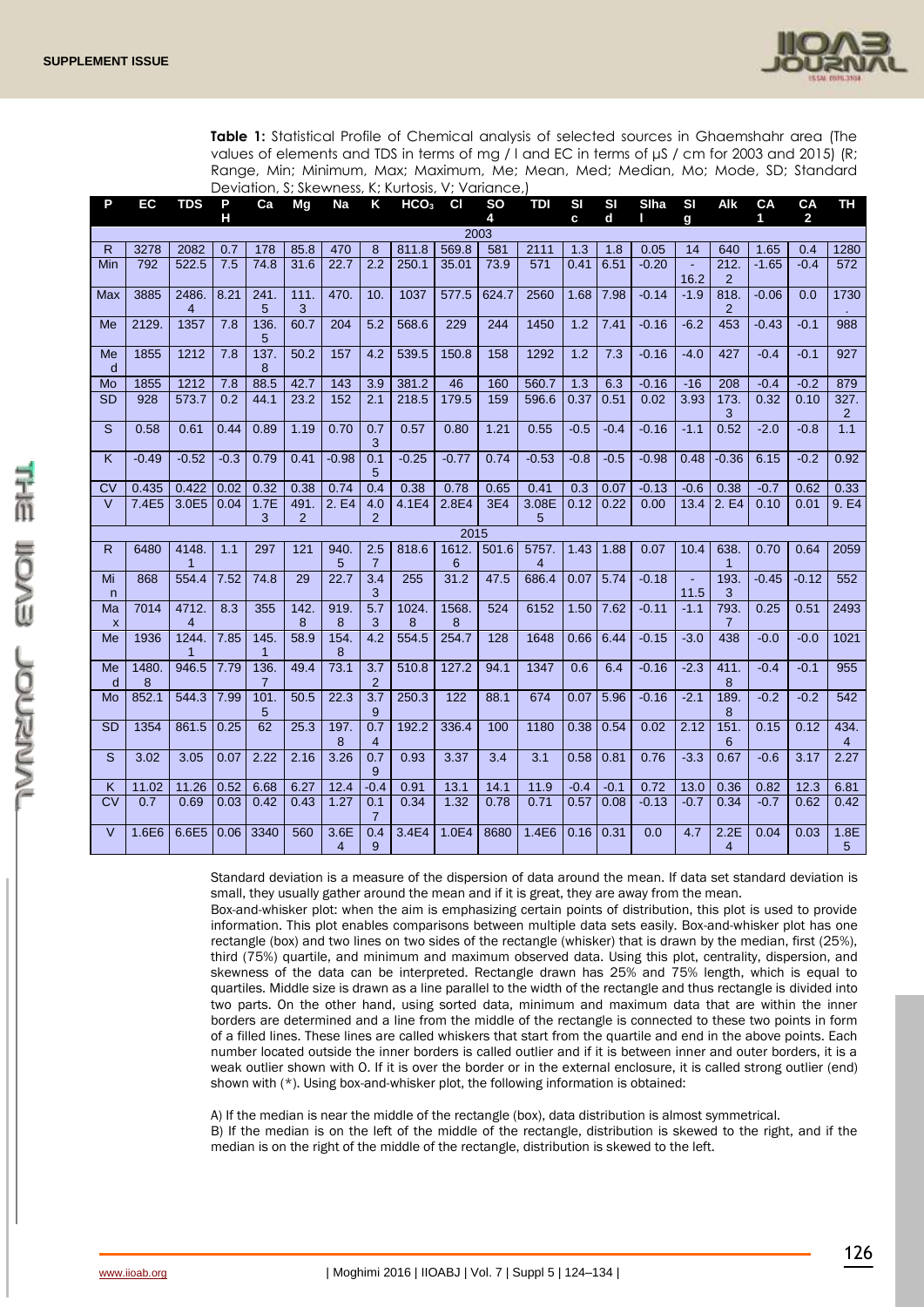

Skewness is an index to analyze the distribution and asymmetric symbol and the deviation from a normal distribution. Skewness studies the degree of symmetry or asymmetry of probable distribution of data around the mean.

Interpretation: If it is greater than zero, it has right skew distribution and most of the values are concentrated on the left part of the men along with maximum values and above on the right. If it is less than zero, it has left skew distribution and most of the values are concentrated on the right part of the men along with maximum values and above on the left. If the values are zero, the mean and median are equal and have symmetrical distribution around the average.

Kurtosis is a statistical graph used as an index to analyze the distribution of data as a sign of being smooth or without tipping in a distribution. Kurtosis is a measure of the steepness of the curve at the peak. The strain or chamfer of frequency curve compared to the normal curve is called kurtosis.

Interpretation: kurtosis greater than zero which is sharper than a normal distribution identified with values focused around the mean and a denser or heavy tail. This means that, it is likely that the maximum values are placed in this heavy tail. Kurtosis smaller than zero is wider than a normal distribution with a broad peak, probably maximum values are smaller than the normal distribution, and the values are widely scattered around the mean. In this distribution, variance is high. Kurtosis equal zero its shape is long and upward. Normal distribution is a correct sample for this type of distribution [Fig. 2].

The coefficient of variation  $(C.V.)$ : This index calculated by dividing the standard deviation into the mean. It was use to compare two traits of a population with different units of measurement. It does not depend on unit of measurement. Observation data set with lower C.V has more consistency and homogeneity.

Correlation coefficient: Correlation coefficient shows two random variables X and Y by r in a population. Pearson correlation properties of elements and substances in the groundwater include: always -1  $\leq$  r  $\leq$  1 and independent of the measuring unit. When  $r = 1$ , the correlation between the two variables is strong and consistent. This means that the increase in one increases the other. When r=-1, the correlation between the two variables X and Y is severe and strong. This means that the increase in one decreases the other. When r is near to zero, correlation between the two variables is weak [Table 3]. In this table, the numbers significantly correlated are calculated with two stars with one percent error and one star with 5 percent error rate. As a result, significant numbers (from 0.4 to 0.75), if have two or one star can also show good correlation. While the ones with no stars, even if in the significant area can have a weak correlation. Negative values show reverse correlation with the intended parameters. However, values less than 0.4 mean linear or weak correlation, values between 0.4 to 0.75 mean significant linear correlation, and values between 0.75 and 1 are defined as strong linear correlation [16].

**Table 2:** Pearson correlation between groundwater quality parameters of Ghaemshahr-Joybar Plain(SIh;Sıhalit, SIg; SIgypsum (2003 and 2015)

| 2015 EC          |            | <b>TDS PH</b> |                                               | Сa   | Mq                                     | Na                        | Κ                                              | HCO <sub>3</sub>                                                                                                                           | <b>CI</b>                                  | SO <sub>4</sub>                           | TDI                                             | <b>SIC</b>        | Sld                                       | <b>SIh</b>                | Sig                                                                              | Alk                 | CA1            | CA <sub>2</sub>                                | тн                        | 2003             |
|------------------|------------|---------------|-----------------------------------------------|------|----------------------------------------|---------------------------|------------------------------------------------|--------------------------------------------------------------------------------------------------------------------------------------------|--------------------------------------------|-------------------------------------------|-------------------------------------------------|-------------------|-------------------------------------------|---------------------------|----------------------------------------------------------------------------------|---------------------|----------------|------------------------------------------------|---------------------------|------------------|
| EC.              |            | $0.1^{n}$     | $0.05$ $0.7$ "                                |      | $0.7"$ $0.9"$                          |                           | $\vert 0.8 \vert$                              | $0.55^*$                                                                                                                                   | 0.9"                                       | $0.7$ " $0.1$ "                           |                                                 | 0.43 0.6"         |                                           | $10.9^{\circ}$            | $-0.77$ <sup>**</sup>                                                            | $0.5^\circ$         |                | 0.02 -0.6 do.74 EC                             |                           |                  |
| <b>TDS</b>       | $0.1$ "    | $\vert$ 1     | $0.02$ 0.7 <sup>**</sup>                      |      |                                        | $0.7"$ $0.9"$ $0.8"$      |                                                | $0.5$ **                                                                                                                                   | $0.9^{**}$                                 | 0.8"                                      | $0.1$ <sup>**</sup>                             | 0.4               | 0.6"                                      | $\overline{0.9}$          | $-0.77$                                                                          | $0.5^{\circ}$       |                | $0.03 - 0.6"$                                  | $0.74$ <sup>-1</sup>      | <b>TDS</b>       |
| <b>PH</b>        | 0.2        | 0.2           |                                               | 0.18 |                                        | $-0.03$ 0.04 $-0.13$ 0.03 |                                                |                                                                                                                                            | 0.1                                        |                                           | $-0.02$ 0.06 0.7 <sup>**</sup> 0.5 <sup>*</sup> |                   |                                           | 0.13                      | 0.03                                                                             | 0.07                | .06            | $0.07$ 0.1                                     |                           | PH               |
| Ca               | 0.9"       | $0.9^{**}$    | 0.21                                          |      | $0.8$                                  |                           |                                                | 0.41 0.7" 0.62"                                                                                                                            | 0.31                                       | $0.7$ " $0.7$ "                           |                                                 | 0.6" 0.8"         |                                           |                           | $ 0.43 $ -0.66 <sup>**</sup>                                                     | 0.6"                | $-0.1$         |                                                | $-0.07$ 0.98 $\degree$ Ca |                  |
| Mg               | $0.96*$    |               | $0.96$   $0.26$   $0.96$   $1$                |      |                                        |                           | $0.38$ $0.77$ <sup>*</sup> $0.6$ <sup>**</sup> |                                                                                                                                            | 0.38                                       |                                           |                                                 |                   |                                           |                           | $0.68$   $0.72$   $0.41$   $0.73$   $0.41$   $-0.66$ $\degree$   $0.6$ $\degree$ |                     |                | $\vert 0.03 \vert$ -0.03 0.93 Mq               |                           |                  |
| Na               | $0.99^*$   |               | $0.99$ <sup>*</sup> $0.19$ $0.9$ <sup>*</sup> |      | $0.9^{**}$ 1                           |                           | $0.60^{*}$ 0.35                                |                                                                                                                                            |                                            | $0.97$   $0.63$   $0.89$   $0.23$   $0.4$ |                                                 |                   |                                           |                           | $ 0.94 $ -0.64" $ 0.35 0.06 $ -0.7" 0.42 Na                                      |                     |                |                                                |                           |                  |
| K                | $0.78^{*}$ |               |                                               |      | $0.77$ $0.34$ $0.78$ $0.77$ $0.75$ $1$ |                           |                                                | 0.55                                                                                                                                       |                                            | $0.57$ 0.68 $0.8$ "                       |                                                 |                   |                                           |                           | $\vert 0.34 \vert 0.57 \vert 0.63 \vert -0.67 \vert 0.55 \vert 0.05 \vert$       |                     |                | $-0.3$                                         | $0.76$ <sup>'</sup> K     |                  |
| HCO <sub>3</sub> | $0.74^*$   |               | $0.72$ 0.16 0.8"                              |      | $0.8$ <sup>**</sup>                    | $ 0.65 0.68 $ 1           |                                                |                                                                                                                                            |                                            |                                           |                                                 |                   | $0.22$ $0.08$ $0.61$ $0.68$ $0.75$ $0.41$ |                           | $-0.045$ $0.1$ "                                                                 |                     | $-0.5^{\circ}$ | $-0.4$                                         | 0.6"                      | HCO <sub>3</sub> |
| CI               | $0.98^*$   |               | $0.97$   $0.19$   $0.88$   $0.9$ "            |      |                                        |                           |                                                | 0.99 0.74 0.59"                                                                                                                            | $\vert$ 1                                  |                                           | $0.67$ 0.86 0.2                                 |                   | $0.35$ $0.9$ <sup>**</sup>                |                           | $-0.67$ " 0.23                                                                   |                     | 0.25           | $-0.6$ " $0.4$                                 |                           | CI               |
| SO <sub>4</sub>  | $0.92^*$   | $.92^{**}$    | .17                                           | 0.9" | .9                                     | $.91$ <sup>**</sup>       | $.64$ <sup>**</sup>                            | .59"                                                                                                                                       | $.90^*$                                    | $\overline{1}$                            | $.74$ <sup>**</sup>                             | .15               | .41                                       | .58"                      | $-.99"$                                                                          | .082                | .26            | $-0.2$                                         | $0.7$ <sup>**</sup>       | SO <sub>4</sub>  |
| <b>TDI</b>       | $0.99^*$   |               | $0.98$ 0.16 0.9 <sup>**</sup>                 |      |                                        |                           |                                                | $0.95$   $0.98$   $0.74$   $0.68$ "                                                                                                        |                                            | $ 0.98 0.93 $ 1                           |                                                 |                   |                                           |                           | $ 0.47 0.68 0.87 $ -0.7 <sup>**</sup>                                            | 0.6"                |                | $-0.04$ $-0.6$ " 0.77 TDI                      |                           |                  |
| <b>SIc</b>       | 0.6"       |               | $0.6"$ 0.78 0.7"                              |      |                                        |                           |                                                | $0.7$ " $0.5$ " $0.67$ " $0.7$ "                                                                                                           | $0.51$ $0.5$ $*$                           |                                           | $0.55^{*}$ 1                                    |                   |                                           |                           | $0.93$   $0.33$   $-0.11$                                                        | 0.7"                | $-0.3$         | $-0.1$                                         | $0.6$ <sup>**</sup>       | SIc              |
| Sld              | 0.77       |               |                                               |      |                                        |                           |                                                | $0.76$ <sup>*</sup> $0.61$ <sup>*</sup> $0.8$ <sup>*</sup> $0.86$ <sup>*</sup> $0.7$ <sup>*</sup> $0.77$ <sup>*</sup> $0.83$ <sup>**</sup> | 0.67   0.66   0.73   0.95   <mark>1</mark> |                                           |                                                 |                   |                                           |                           | $ 0.48 $ - 0.37                                                                  | $0.77$ <sup>*</sup> | $1 - 0.2$      | $-0.17$ $0.8$ <sup>**</sup>                    |                           | <b>SId</b>       |
| Slh              | $0.87^*$   |               | $0.87$ 0.22 0.8"                              |      | $0.86$ $0.86$ $0.8$ " $0.7$ "          |                           |                                                |                                                                                                                                            |                                            |                                           |                                                 |                   | $0.85$ 0.67 $0.86$ 0.57 $0.75$   1        |                           | $-0.6$ <sup>**</sup>                                                             |                     |                | $0.41$ 0.03 -0.7 <sup>*</sup> 0.4 <sup>*</sup> |                           | Slh              |
| Slg              |            |               | $-0.9$ " $-0.17$ $-0.9$ "                     |      |                                        |                           |                                                | $-0.9$ " $-0.9$ " $-0.6$ " $-0.57$ "                                                                                                       | $-0.9$                                     | $-0.1$ <sup>**</sup>                      |                                                 | $-0.9$ " $-0.5$ " |                                           | $-0.6^{**}$ $-0.7^{**}$ 1 |                                                                                  | $-0.05 - 0.3$       |                | $0.24 - 0.7$ " Slg                             |                           |                  |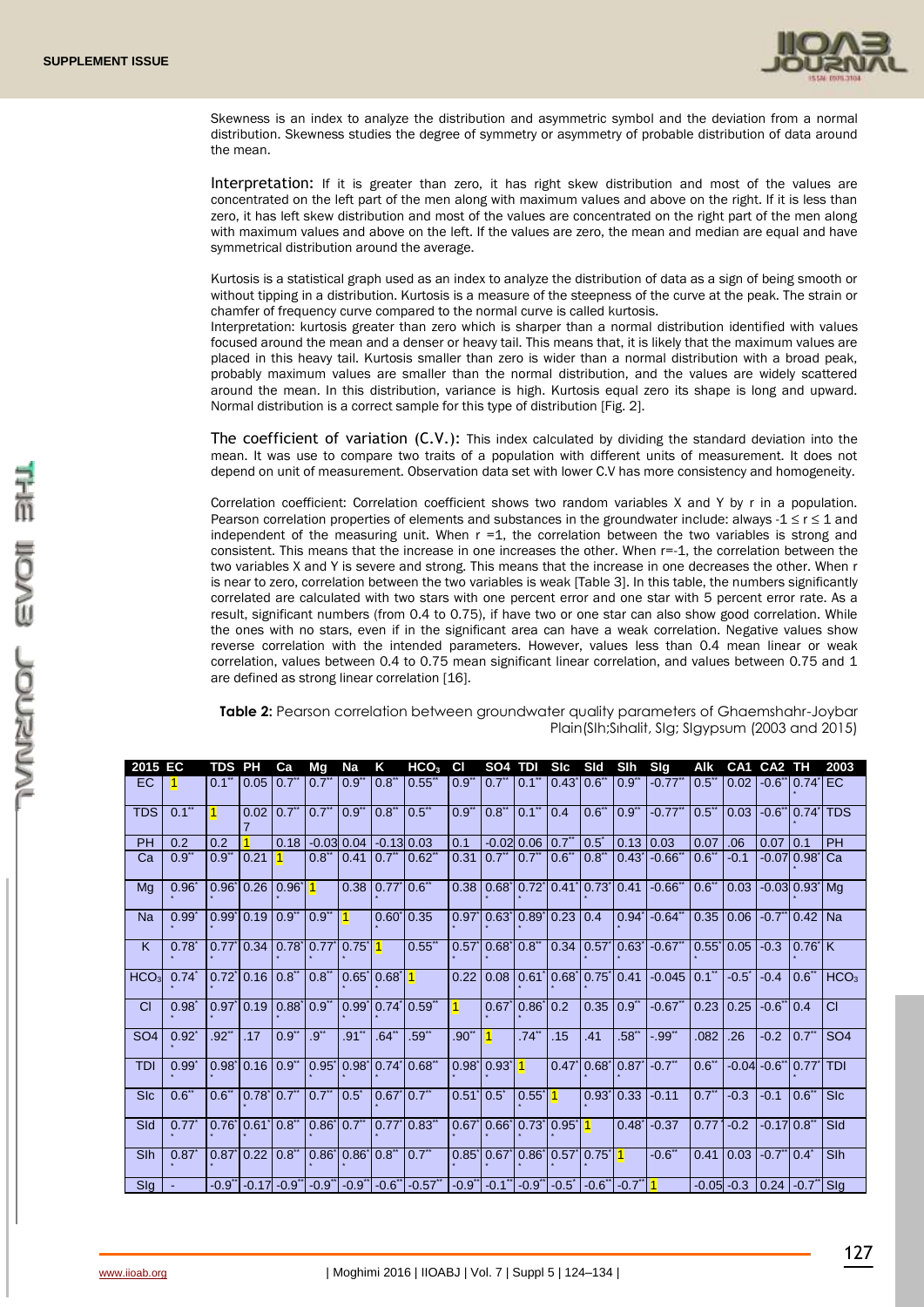

|                 | 0.9            |                                                         |                                                          |           |                                                                                                                                                                                                                                                                                                                                                               |                                                                                 |  |  |                                                                                |                           |                              |                         |           |
|-----------------|----------------|---------------------------------------------------------|----------------------------------------------------------|-----------|---------------------------------------------------------------------------------------------------------------------------------------------------------------------------------------------------------------------------------------------------------------------------------------------------------------------------------------------------------------|---------------------------------------------------------------------------------|--|--|--------------------------------------------------------------------------------|---------------------------|------------------------------|-------------------------|-----------|
| Alk             | $0.66^{\circ}$ |                                                         |                                                          |           | $\vert 0.66 \vert 0.12 \vert 0.8 \vert 0.7 \vert 0.57 \vert 0.72 \vert 0.89 \vert 0.12 \vert 0.12 \vert 0.12 \vert 0.12 \vert 0.12 \vert 0.12 \vert 0.12 \vert 0.12 \vert 0.12 \vert 0.12 \vert 0.12 \vert 0.12 \vert 0.12 \vert 0.12 \vert 0.12 \vert 0.12 \vert 0.12 \vert 0.12 \vert 0.12 \vert 0.12 \vert 0.12 \vert 0.12 \vert 0.12 \vert 0.12 \vert 0.$ |                                                                                 |  |  | 0.52 0.57 0.6" 0.64 0.75 0.61 0.56"                                            |                           | l -0.5 î l -0.4   0.64 î Alk |                         |           |
|                 |                |                                                         |                                                          |           |                                                                                                                                                                                                                                                                                                                                                               |                                                                                 |  |  |                                                                                |                           |                              |                         |           |
| CA <sub>1</sub> | 0.3            | l 0.29 l -0.12l .28                                     | $\begin{bmatrix} 0.2 & 0.27 & 0.37 & 0.01 \end{bmatrix}$ |           |                                                                                                                                                                                                                                                                                                                                                               |                                                                                 |  |  | $\vert 0.33 \vert 0.27 \vert 0.34 \vert 0.01 \vert 0.11 \vert 0.38 \vert 0.27$ | $10.14$ 1                 | 0.45 - 0.06 CA1              |                         |           |
| CA <sub>2</sub> | 0.3            | $\begin{bmatrix} 0.3 & 0.12 & 0.22 & 0.2 \end{bmatrix}$ |                                                          |           | $.340$ $.038$ $-.0.16$                                                                                                                                                                                                                                                                                                                                        | $\vert 0.43 \vert 0.21 \vert 0.34 \vert 0.058 \vert 0.13 \vert 0.43 \vert 0.21$ |  |  |                                                                                | $-0.12$ 0.7 <sup>**</sup> |                              | $-0.06$ CA <sub>2</sub> |           |
| TH              | $0.96^\ast$    | 0.95 0.22 0.99 0.98 .9"                                 |                                                          | 0.8" 0.8" |                                                                                                                                                                                                                                                                                                                                                               |                                                                                 |  |  | 0.9"   0.9"   0.9"   0.7"   0.85*  0.8"   -0.9"                                | 0.77 0.3 0.2              |                              |                         | <b>TH</b> |
|                 |                |                                                         |                                                          |           |                                                                                                                                                                                                                                                                                                                                                               |                                                                                 |  |  |                                                                                |                           |                              |                         |           |
|                 |                |                                                         |                                                          |           | $**$ Correlation is similizant at the 0.01 level (2 tailed) $*$ Correlation is similizant at the 0.05 level (2                                                                                                                                                                                                                                                |                                                                                 |  |  |                                                                                |                           |                              |                         |           |

Correlation is significant at the 0.01 level (2-tailed). ,\*. Correlation is significant at the 0.05 level (2 tailed).

## **DISCUSSION**

In Ghaemshar-Joybar study area, hydro-geochemical and physicochemical data are used with the help of statistical methods such as range, minimum, maximum, mean, median, mode, standard deviation, Pearson correlation, Skewness and kurtosis and conventional hydro-geochemical methods such as Piper and Gibbs for use in analysis, groundwater chemistry control mechanisms, and the factors affecting. Due to the geological status and retract of the middle part and the accumulation of water in the direction of groundwater flow, water stay time rises and this increases chemical reactions. For this reason, in the analysis of these graphs, the relationship between geological conditions, hydro-climate, saltwater and saline fossil groundwater intrusion, excessive exploitations, the reaction between water and rocks, and other effective factors in the control mechanism of groundwater can be used [8].

Statistical analysis: Statistical characteristic of chemical analysis of the study area can be seen in [Table 1]. In this table, the values of range, minimum, maximum, mean, median, mode, standard deviation, Skewness, kurtosis, and coefficient of variation of chemical parameters are provided. Given the normal test and assuming normal test error (α) 0.05, all selected factors have approximate value (P-value) more than test error (α), so there is no reason to reject the assumption of normality of the data (Table-2). By drawing bar graph of the elements and materials measured and calculated in groundwater, normal curve is compared with them. These graphs are drawn after normal test using Relation 1 and with the help of SPSS software after the data have been normalized and standardized. After applying the above, measured and calculated data are analyzed using statistical methods. The following is obtained by comparing statistical values for 2003 and 2015 [Table 2]:

- In both years, minimum values have not changed much, but maximum values in 2015 have increased in form of spots (16th well), especially in discharge area, while this increase has largely not reflected in the mean values. As a result, the radius of influence of these cases is not high and the wells around have normal trend.

- Relative harmony of the mean and median in 2003, and mean, median, and mode in 2015 shows relative homogenization of the solutions entering the aquifer in input in the direction of groundwater flow to drains. In the meantime, the most appropriate method for determining the measure of central tendency of water quality is median values.

- Higher ion frequency is based on the median values in 2003 as Na + K> Ca> Mg, HCO3> SO4> Cl in 2015 are: Ca> Na + K> Mg, HCO3> Cl> SO4 [13, 14].

In [Fig. 2], box-and-whisker plot for 19 different parameters for 2003 and 2015 have been drawn. According to the figure, the data from these wells due to being out of quartiles and maximum are introduced as outliers, and as the distance increases, outlier of data increases. In this study, in 2003, wells including 18 and 9 (center and drain) and in 2015, wells 11 and 20 (drain) have strong outliers. Weak outlier data in 2003 includes wells 14 (input), 9 and 20 (drain) and in 2015 includes wells 20 and 21 (drain) [Fig.3]. Strong and weak outlier data in 2015 have been drawn into drain. This issue in 2015 can be due to increased pressure of bicarbonate solution (calcium and sodium) from input to drain. As seen in [Fig. 3], the line inside the rectangle shows the median. The medians of all major ions and substances such as TDS, EC, are TDI are located on the left side of the rectangle. This means that the slope of most of the parameters is towards percentile 25. The slope of this line that shows the groundwater quality-variables changes in 2003 and 2015 is positive or zero. The slope of the median line zero in 2015 has rather been more than 2003 and this represents the entry of almost uniform solutions (considering mean, median and mode parameters) making changes in the concentration of qualitative variables of the plain and making them fairly homogeneous. The length of the rectangles represents and index for the variance of the values of each variable from 25 to 75 percentile. The increase in length in 2015 compared to 2003, it clearly was saw in the parameters EC, TDS, and TDI. In [Fig. 3], the bar graph of the normal curve of the elements and substances in the groundwater of Ghaemshahr-Joybar has been drawn and the following is remarkable:

- In the height and number of columns peaks in 2003 and 2015 some differences in some parameters are observed. These differences are due to concentration of input solutions in various forms such as the influence of rainfall, input from the adjacent aquifers, leak, or spray from fossil saline aquifers and seawater intrusion into the aquifer. In the direction of groundwater flow due to the geology, the solution causes chemical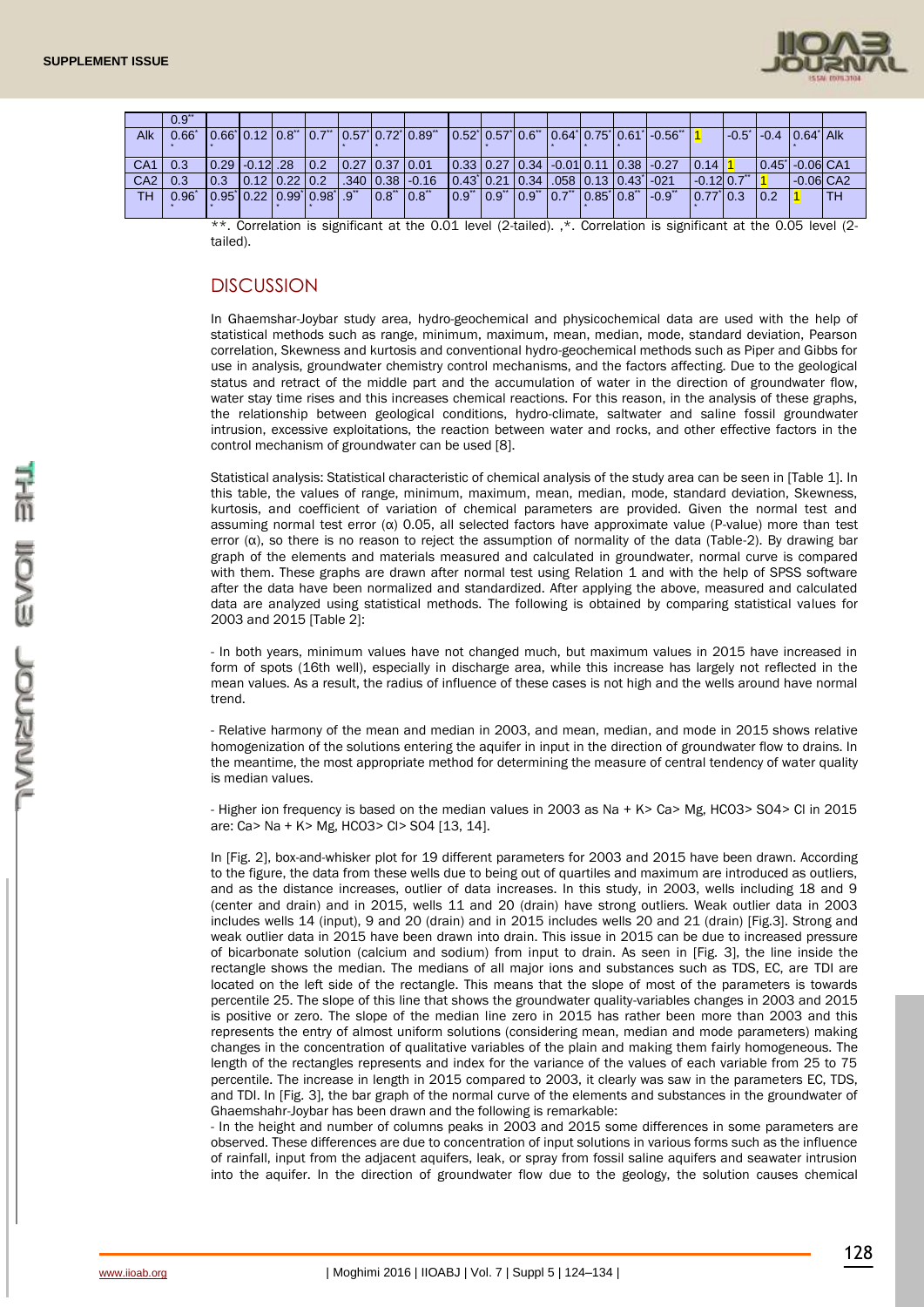

reactions between water and rock. Given the high depth and high stay time in the central parts towards the output, high the water stagnation leads to evaporation from that surface and the collection of these elements in different parts of the aquifer changes the concentration of the mixed solutions. The frequency (or columns height) and saturation parameters such as pH decreased, dolomite saturation did not change, but the rest of the parameters had change from limit low (HCO3) to very high. In the meantime, EC, TDS, Cl, and Na show two to three times increase. The number of peaks in the histogram in most of the parameters from 2003 to 2015 shows a decline. Major cations and anions with EC and TDS in 2003 have two peaks, and only pH has three peaks. The peak can be caused by the arrival of three separate sulfate compounds, bicarbonate, and sodium chloride into the aquifer. However, the lack of homogeneity in the column of concentrations, especially in large amounts, is due to excessive increase of values along the study area from the end of the middle towards discharge. In 2015, pH had two peaks and EC, TDI, Ca, Mg, HCO3 one point and one-sided columns, all from left to right, meaning right and positive skew are formed (TDS, Na, Cl, SO4).



……………………………………………………………………………………………………………………………

Fig: 2. Box-and-whisker plot for the various parameters of Ghaemshahr-Joybar (M;Mean, S; Skewness, K; Kurtosis, SD, Standard deviation, C.V.; Coeficient variance) (2003-2015).



**Fig. 3:** Normal and bar curves of elements and substances in groundwater in Ghaemshahr-Joybar aquifer (2003- 2015).

……………………………………………………………………………………………………………………………

In this case, high values are placed at the end of the heavy tail of the distribution curve. Given that skew ness values in the elements and materials measured are all positive, so the skew is right. Positive skew values in the curve of statistical distribution show that the bottom (heavy tail) on the right (in line with high values) is more than its left side and the bulk of the values (even taking into account the average) than the mean of each parameter tend to the left of the curve. Negative skew values indicate that the ending part is the higher than the distribution graph from the left and the bulk of the values are drawn towards the right of the mean. In positive Skew ness, first, small amounts are relatively more than large amounts. Secondly, it represents the last section of the kurtosis curve of this statistical distribution to the right in line with the large amounts skewed, which are longer than the left side, and thirdly, the bulk of the values are drawn towards the left of each parameter. In fact, these three concepts can be due to different solutions, and in some areas from their mixing in the aquifer [Fig.3]. Thus, positive skew ness values can be divided into low, middle, and high categories, each of which contains one group and one resource.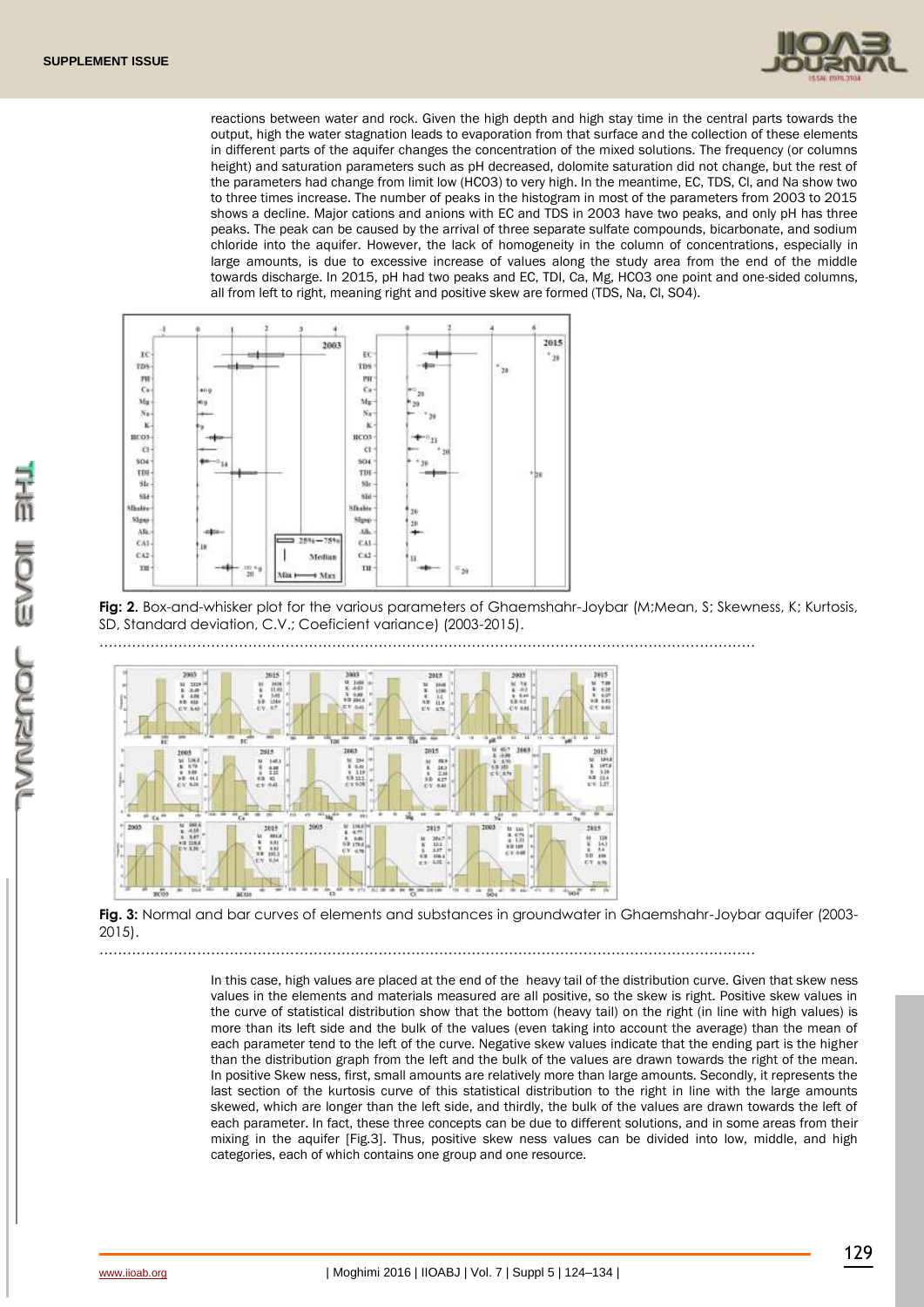

Continuity of the columns has reduced, which represents an increase of dispersion of high values in more areas of the study area. In this year, the number of tipping points shows the entry of calcium and sodium bicarbonate solution (from the southern part of plain and mountains of limestone, dolomite and marl) and sodium chloride solution (end of the middle section from the spill and spray of sodium chloride ions of saline fossil groundwater and discharge section and mixing it with saltwater intrusion). Another important aspect is the increase of rocks-water reaction and the formation of sodium bicarbonate and sodium chloride solutions, one part of whose sodium has derived from sodium-rich clay minerals (plagioclase). However, in general, unlike 2003, in 2015, two solutions and their mixing the in area play a central role in the formation of type of water. In hydraulic terms, the formation and composition of these solutions are due to reduction of the pressure of the water column in sweet aquifer due to excessive harvests and almost vertical rising of these ions into the aquifer. Because of water level drawdown in discharge zones, saltwater intrusion pressure enters into aquifers in almost a horizontal position. The combination of these factors along with the evaporation of salty water table in the discharge areas lead to increased intrusion of saline region in the area.

In general, the reduction of coefficient of variation is a reason for homogenization of the set of values along the study area. In the study area, values of the coefficient of variation (CV) in 2003 varied between 0.78 to minus 71.0 and in 2015 between 1.32 to minus 0.71. However, pH values have shown the lowest coefficient of variation in positive values [Table 1] representing a homogenous solution and almost neutral along the area. The standard deviation of cations and anions in both 2003 and 2015 is highly variable. İn 2015, calcium cations (40%), sodium (29.3%) and magnesium (7%) had the highest increase, and potassium has dropped nearly 65%. The chloride anions (87%) increased, bicarbonate (12%), and sulphate decreased 37%. The standard deviation of pH is almost the same and low. It shows that, pH is around the center of the mean, which means good and uniform dispersion (neutral pH in both years) in the total study area [Table 1].

Reactions created can also be caused due to constant pH value (at neutral level) during these two years. The standard deviation of the main elements can be the possibility of the highest combination between chloride and sodium (from two sources, from the middle to drain), calcium, and sodium bicarbonate (from input to the middle section) and the mixing of cations and anions remaining in the area of the plain (calcium, magnesium, chloride, and sulfate). In fact, the removal of some compounds is due to lack of sufficient amounts of solvable anions and cations for chemical reactions. In general, the reduction of bicarbonate anion can be derived from the relative decline of rainfall and subsequent dissolution. Sulfate, with reduction of approximately 40% (based on mean, median and mode values) has had the largest decline. Although there is no gypsum deposits, the reason of reduced sulfate is probably the optimum consumption of sulfate fertilizers, absorption of part of it through the roots, and lack of enough solution for chemical composition, which have caused small amounts of sulfate ions to enter into the water. EC and TDS, almost have 0.62 relationship, the increase of standard deviation values from 2003 to 2015 has, respectively been 46% and 50%. This much increase reflects the large changes and number variety, especially from the middle part towards discharge and the homogenization in high amounts. These changes are created due to mixing of seawater and brackish fossil aquifers, indiscriminate harvesting, evapotranspiration, and water level drawdown. High and positive kurtosis values in 2015 are more than in 2003 representing a somehow pointed distribution tending towards the middle that have concentrated in lower part of the tail or heavy tail. Negative or low kurtosis shows a flat distribution, this means data set with little kurtosis tend a high oblong. By comparing the Skewness, it can be said that kurtosis follows the same pattern [Fig. 4] [Table 1].

To illustrate this pattern, skew curve relative to kurtosis is drawn in [Fig. 4]. Correlation of the graph is quadratic of share type. Share figure in 2015 is more complete and has a very high correlation coefficient. By comparing the charts of these two years with [Table 1], significant changes are observed in the study area.



**Fig. 4:** Kurtosis to skewness chart in Ghaemshahr-Joybar study area (2003-2015).

……………………………………………………………………………………………………………………………

Increased skewness and kurtosis in 2015 compared to 2003 reflects the diversity of chemical reactions. In 2003, elements and materials measured are nearly concentrated in one area and possibly chemical reactions take place within a specified range. This is while, in 2015, it is as three separate sets and evidently each group is the representative of chemical reactions in groundwater in the direction of the flow. In 2015, precisely ion exchange and the reverse (almost 50% displacement of soluble calcium and magnesium with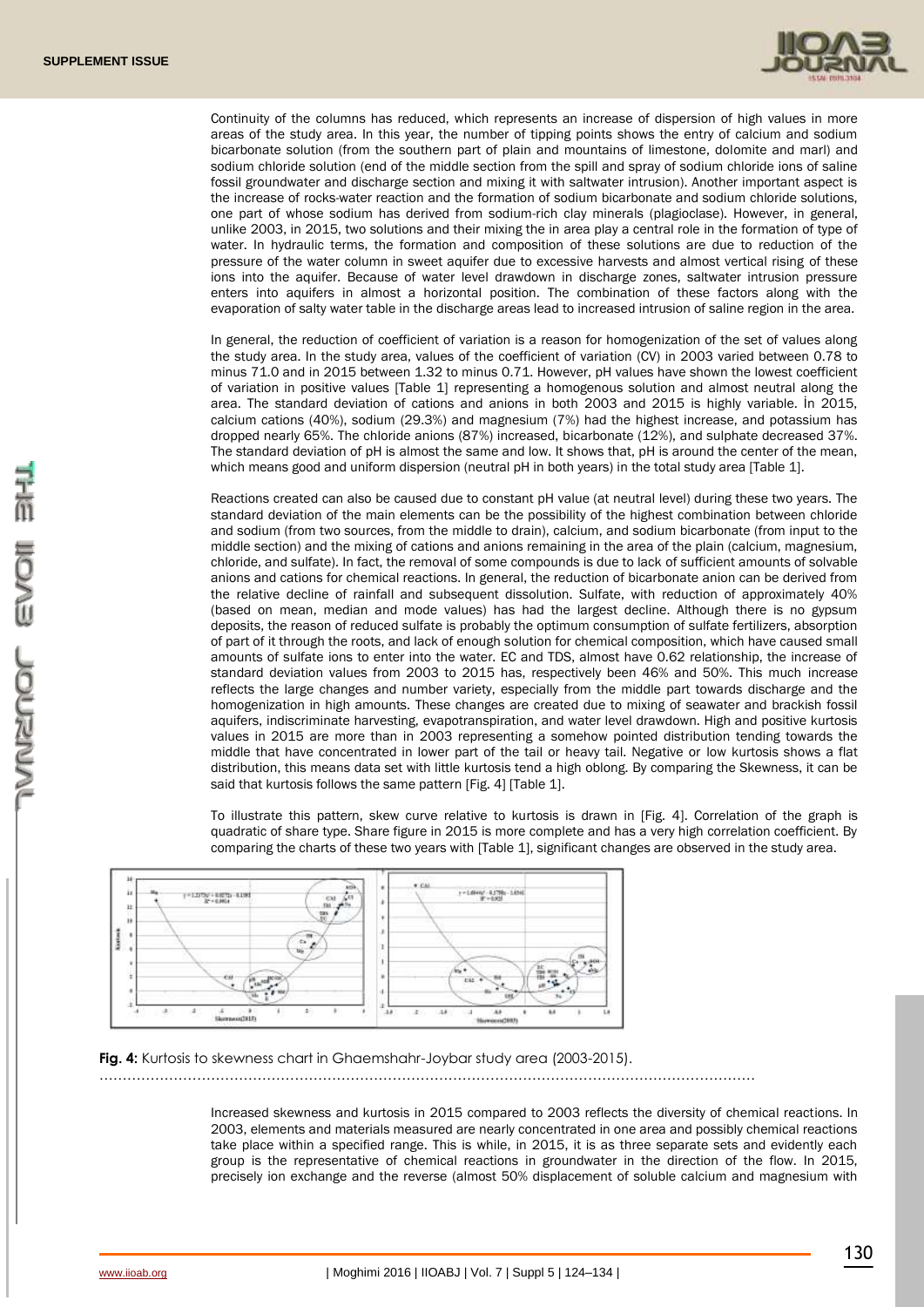

deposits sodium and potassium, and 50% reverse chemical reactions takes place) in the sodium chloride solution and its relationship with other groups can will be seen in [Fig. 4]. Given that in 2003, all chloroalkaline are negative ion exchange prevails. In general, the concentration of ions in one area can be derived from the confluence of three solutions. In 2015, the completion of the curve and its proper distribution can be somewhat due to homogenization of the solution in the input to the aquifer. From figure 3, the type of solution is visible. Sodium chloride solution is due to spray of saltwater intrusion and leakage of chloride sodium ions from brackish fossil aquifers and the bicarbonates is due to dissolution of calcareous, dolomite, and marl sediments and communication of the solutions with each other. In 2015, the amount of pH (7.85) is somewhat more neutral compared to 2003 (7.8), and more homogeneous solution runs in the aquifer. In [Table 2], correlation matrix of data for different hydro chemical parameters of groundwater resources of Ghaemshahr-Joybar plain is provided. From the correlation matrix for 2003 and 2015, the following points have been obtained:

- Most data has positive relationship that reflects the direct relationship with the same hydro chemical data, except for parameters such as pH in 2003 that was negatively correlated with magnesium, potassium sulphate, and in 2015 with chloroalkane, and gypsum saturation profile (SIg), which means by increasing the pH, the ions and parameters listed decrease and or vice versa.

- The correlation coefficient in 2003 varies from 0.022 (a weak positive relationship between the EC-CA1) to 0.999 (strong positive relationship between HCO3-Alk). In 2015, the least correlation 0.003 was calculated for HCO3-CA1, and maximum correlation 0.997 between TDS-EC. In general, SIgup has a reverse correlation with all parameters in both years.

- A strong positive correlation is seen between TDS and EC with most of the parameters except for chloroalkaline. This strong correlation is observed for both years, with the difference that in 2015 the correlation is much stronger and has increased compared to 2003. Of course, in [Table 3], correlation is obtained with one percent of errors (two stars) and 5% (a star) that can be significant. This means that even small amounts can show a good correlation. Generally, PH has been variable in the range of 7.5 to 8.2 in 2003, and 6.9 to 7.9 in 2015. This means that, it has changed from very weak alkaline state to neutral in 2015. In fact, in the entire study area, the moving solution has been homogeneous and uniform. Except for saturated calcite and dolomite, it has no correlation with any of the elements and materials, and it can be due to the consumption of the solution in saturated calcite and dolomite leading to neutralization of PH solution. However, significant correlations are observed between sodium, magnesium, and calcium with bicarbonate and sodium chloride and calcium, and sodium with magnesium as well as calcium, magnesium and sodium with sulfate (year 2015). The cases are weak in 2003 except for calcium with magnesium and sodium with chloride. In fact, these issues are under the influence of geological formations (water-rock reactions), evaporation and crystallization reactions, intrusion of salt water, and spray of sodium and chloride ions from saline fossil aquifers [Table 2].

Piper chart: according to mean values, ion frequency in 2003 is Na + K> Ca> Mg, HCO3> SO4> Cl and in 2015 is; Ca>Na + K> Mg,HCO3>Cl>SO4. In order to understand the natural status of groundwater in terms of chemical better, using Piper chart(1944), and determining main anions and cations on the charts, one can determine facies of the study area [Fig.5].



**Fig. 5:** Classification of ions in triangle diagrams and in Piper rhombus and anionic and cationic charts facies in the study area (2003 in 2015).

……………………………………………………………………………………………………………………………

According to [Fig. 5], in 2003 and 2015, facies cationic form nearly moves in a straight line from calcium and magnesium side to sodium and potassium corner, which reflects the cationic change from bicarbonate calcic and magnesium (input) towards the sodium chloride (discharge) that is caused by changes in the composition of water on the cation exchange process [10]. This change is in the middle section, which is the deepest part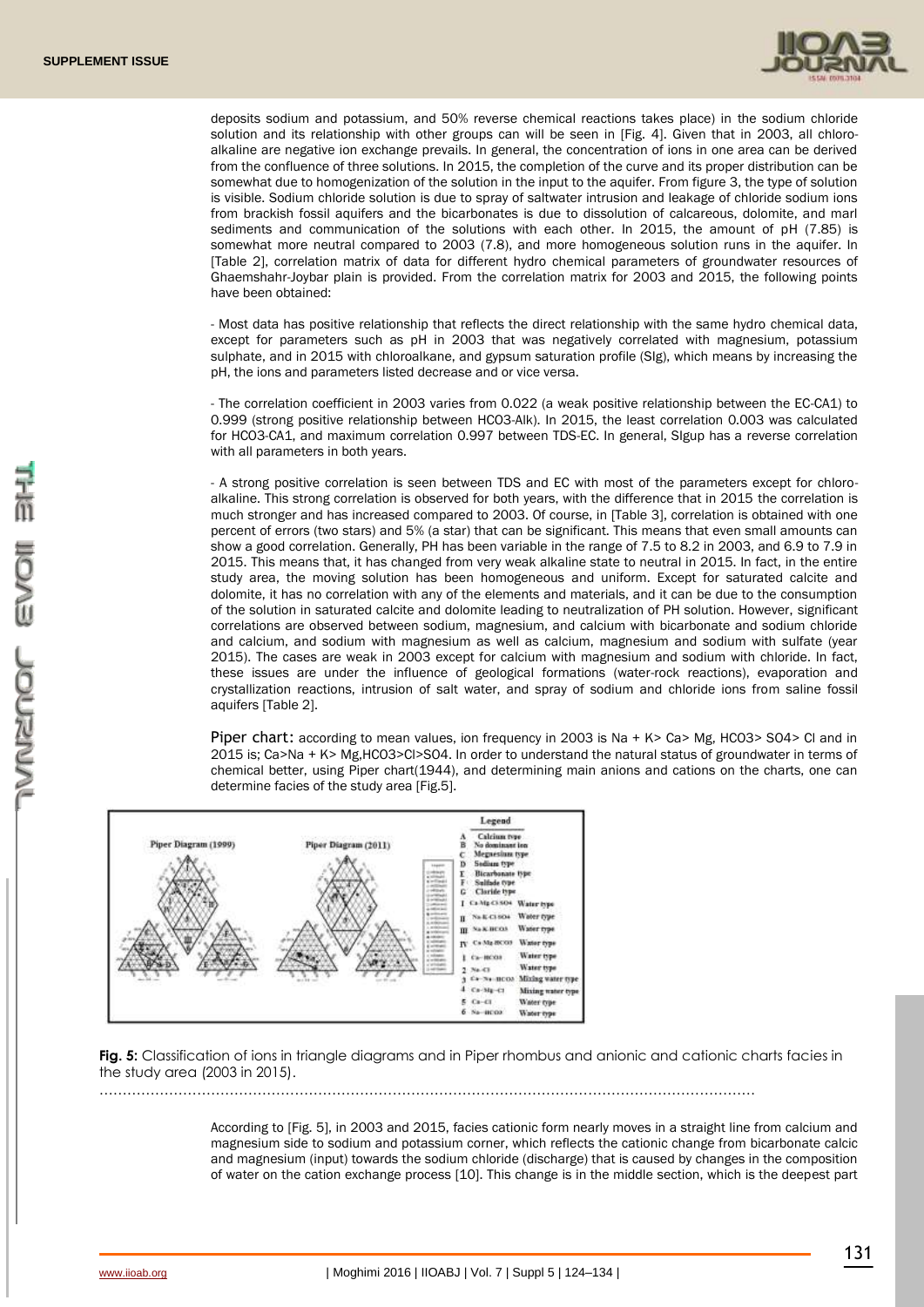

of the plain and the long lasting time of solutions. By combining the bicarbonate water (calcic and sodic) and intrusion of fossil salt water and seawater, the mixing water are formed and thus no ion is dominant, and towards output, sodium chloride waters are formed. In anionic bicarbonate facies, more bicarbonate and nondominance of none of the ions and to some extent chloride was saw. Composition and water type in 2015 is similar to 2003, except that; Na-K-Cl-SO4 type of water has been greatly reduced and most dominant form of water type is bicarbonate (calcic and sodic) and mixing of Ca-Mg-Cl with sodium chloride, along with calcium and sodium sulphate on the spot in the western part (well; 22) in input area, and end of the discharge on the beach (well 11) have been observed. These two wells have converted 2015 with cation exchange bicarbonate calcic (well 22) and sodium bicarbonate (well 11). According to the above description in the Piper rhombus in 2015, the water type of feeding water to drain is bicarbonate calcic (as point sodium bicarbonate) and mixed sodium chloride type. As a result, most type of waters in the study area are formed in the direction of groundwater flow from input to drain including Ca- HCO3 (4 and IV) with Na-K-Cl-SO4 (2 and II) (mostly sodium chloride) with a mixture of Ca-Mg-Cl water types prevailing. This can be due to a solution, which is alkali-rich in some places and is rich of alkali soils along the way. As a result, exchange and reverse ion exchange in rockwater weathering reactions play an important role in terms of exchange.

Gibbs graph: Gibbs (1970) explained a general model in relation to major anions of water chemistry to recognize these reactions. According to the results, he offered three major hydrological processes that include input from the atmosphere, weathering of rocks (reaction and interaction between water and rock), and evaporation and crystallization [Fig. 6]. Ghaemshahr Plain, due to humid conditions, with relatively good vegetation and rivers full of water, but due to rice cultivation, which requires a high consumption of water, high water table in the output of the plain, relatively high evaporation of groundwater, and saltwater intrusion has caused %50 of selected samples (11 wells) to be fall in water-rock reaction area in Gibbs diagram and the rest within the evaporation area (year 2015). The value in 2003 was about 45%. As a result, in the last 12 years, 5% has been added to evaporation and crystallization. However, the chemical weathering of minerals forming the rock, which is geology of the heights and alluvial deposits and evaporation- crystallization, is the main driving force controlling groundwater chemistry of the study area [13, 14].



**Fig. 6:** Gibbs charts (anionic and cationic) in Ghaemshahr-Joybar study area.

……………………………………………………………………………………………………………………………

## **RESULTS**

### Camel According to studies, the following results were obtained

Kolmogorov–Smirnov test with significance level of 95% and decision criteria of 5% was run to determine the normality of the data. Accordingly, there is no reason to reject the null hypothesis, and this means that the intended samples follow a normal distribution.

In this study, median and mode have been more effective in determining the ion frequency and have been of great help to common methods. Ion frequency obtained represents a performance increase of chloride ion and reduction of sulfate ion entry to the study area from 2003 to 2015. Given that in the area, there are no deposits of gypsum and the like, the reduction of the amount of sulfate compounds in groundwater in 12 years (2003-2015) can be caused by lack of adequate solution suitable PH conditions for the reaction. The existence of chloride is due to two sources of fossil water through leaks or spray of solution of sodium chloride and seawater intrusion into the aquifer. Pearson correlation showed that the main ions have a very strong correlation with each other, which confirms the geological relationships with groundwater and saltwater intrusion and saline fossil groundwater effects. In this connection, EC and TDS have a very strong correlation with all anions and cations and their sum (TDI) except PH. On the other hand, a strong correlation between sodium and chloride and calcium and magnesium with bicarbonate and to a lower extent sodium with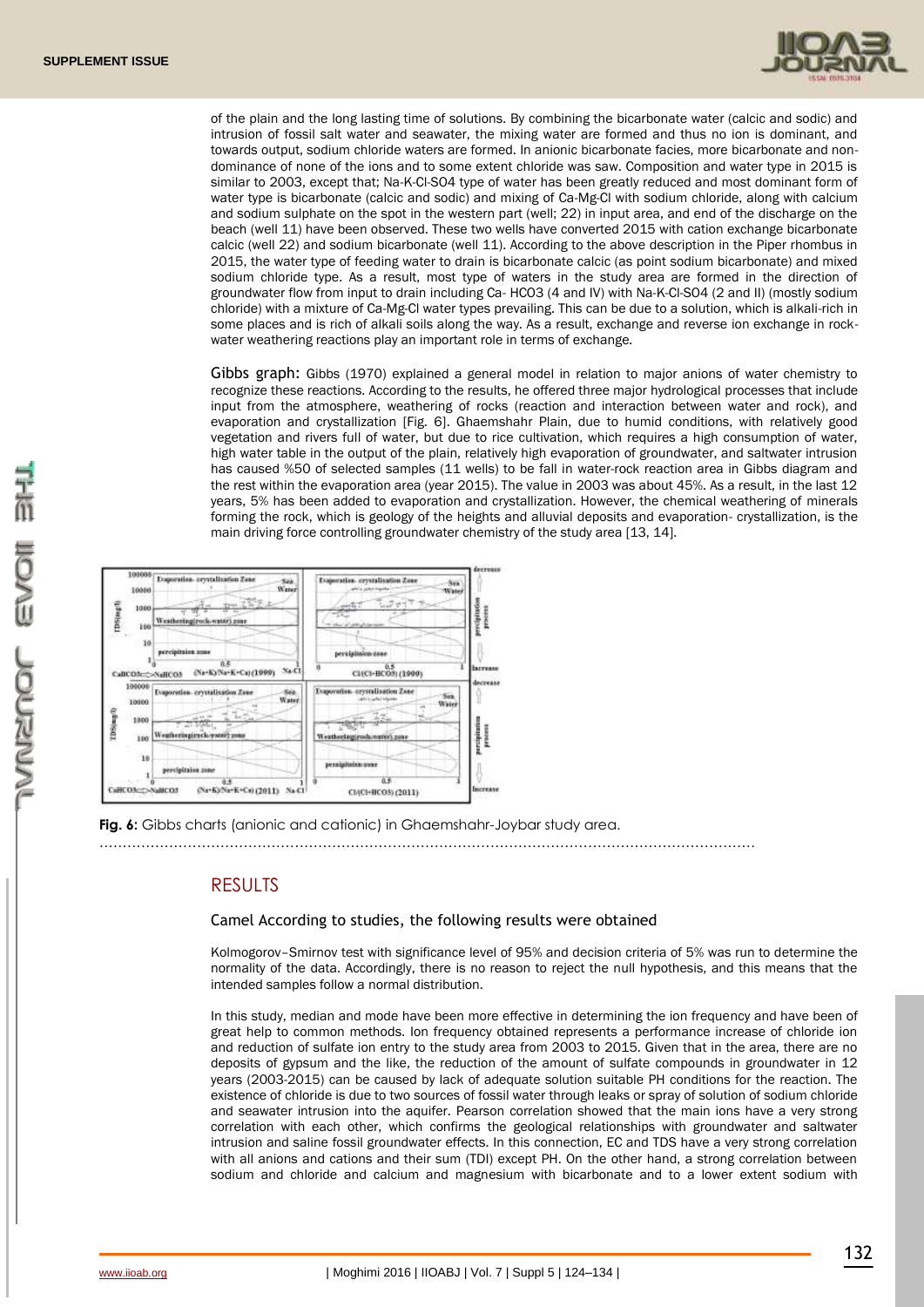

bicarbonate in both years shows the groundwater that result from limestone, dolomite and marl structure and their mixing in the mid-range in line with groundwater flow direction with fossil groundwater brackish and saltwater intrusion. Histograms and frequency charts with normal curve represent the number of solutions input and their scattering along the study area. By comparing the histogram and frequency curve with skewed, kurtosis, and the coefficient of variation values, generally increase of these parameters indicates asymmetry in the distribution. The presence of high spot samples causes the deviation of the distribution toward these values (high), as a result, the ending part or the heavy tail of the curve is related to high values. This in fact represents at least two or at most three very different populations, which probably stems from two or three sources of solution. Kurtosis can also follow this pattern, because according to the skew ness-kurtosis connection diagram, it is a quadratic equation with a correlation coefficient above.

Piper method in 2003 shows the existence of three bicarbonate solutions (from the southern highlands including calcareous, dolomite, and marl sediments), sulfates (penetration of urban, rural, agricultural, and industrial wastewater and input through seawater intrusion), and intrusion of the sodium chloride solution through saline fossil aquifers and seawater. In 2015, bicarbonate solution and two different sodium chloride solutions are created. In 2003, reverse ion exchange prevailed, while in 2015 this amount reached 50% and includes the rest of ion exchange. This is justified as follows:

- In 2015, the governing reactions are unilateral ones between dissolved calcium and magnesium (dissolution of calcareous, dolomite and marl sediments in the study area) with sodium (rainwater) and solid potassium (marl, Na-feldspar) and deposits. In 2015, this reaction became bilateral and according to assimilation of water-rock reactions, suitable condition for the movement is created.

- Sulfate shows relative 40% decrease in 2015 compared to 2003, given that there are no deposits of gypsum in the range, this reduction could probably be due to reduced consumption of sulfate fertilizers or optimized fertilizer consumption. On the other hand, absorption causes a significant portion of the reduction of these ions in groundwater. Studying statistical methods with commonly used method in hydro geochemistry and their comparison represent a relatively good coordination between the two. Thus, statistical methods can be used as an adjunction in analysis in the studies to achieve better results.

## CONFLICT OF INTEREST

There is no conflict of interest.

ACKNOWLEDGEMENTS None

FINANCIAL DISCLOSURE None

## **REFERENCES**

- [1] Anonymous. [2010] Statistics measuring the water level observation wells, chemical analysis and other information and reports. Regional Water Authority, Mazandaran
- [2] APHA. [2005] Standard methods for the examination of water and wastewater (19th edn.), American Public Health Association, Washington D.C., USA. 1467.
- [3] Buragohain M, Bhabajit B, Hari PS. [2009] seasonal distribution of trace metals in groundwater of Dhemaji district, Assam, India, Internatinal Journal of Chem Tech Research,<br>CODEN(USA): IJCRGG, ISSN:0974-4290. CODEN(USA): IJCRGG, ISSN:0974-4290. 1(4):1014-1021.
- [4] Elci A, Polat R. [2010] Assessment of the statistical significance of seasonal groundwater quality change in karstic aquifer system near Izmir-Turkey, Springer Science+ Business Media B. VDOI 10.1007/s10661-010-1346-2.
- [5] Faryabi M, Kalantari N, Negarestani A. [2010] Evaluating the factors affecting the chemical quality of groundwater and hydrochemical of Jiroft using statistical methods. Journal of Earth Sciences. 77:115-120.
- [6] Garamohamadlou M, Raghimi M, Tahmasebi A. [2007] Hydro geochemistry studies to detect the intrusion of salt water in wells (Case Study Sari), Journal of Agricultural Sciences and Natural Resources. 15 (4).
- [7] Sedaghat M. [1975] Reviewing progress and seawater intrusion in the coastal plain of the Caspian Sea, graduate thesis, Faculty of Engineering, Tehran University.
- [8] Ghadimi Arousmahaleh F, Ghomi M. [2012] Evaluation of Geochemical Controlling Parameters of Groundwater in Arak using Factor Analysis. ECO Services International, Arak University of Technology, Department of Mining Engineering, Arak, Iran.
- [9] Gibbs RJ. [1970] Mechanism controlling world water chemistry, science. 17: 1088-1090
- [10] Güler C, Thyne GD, McCray JE, Turner AK. [2002] Evaluation of graphical and multivariate statistical methods for classification of water chemistry data. Hydrogeology Journal. 10:455– 474.
- [11] Hounslow AW. [1995] Water quality data analysis and interpretation, Lewis publishers, CKC press, LLC.
- [12] International Association of Hydrologists 2003, Ground waters from development to management, Briefing paper for 3rd world water forum, Kyoto, Japan
- [13] Kaboli A. [2003] Quality and quantity analysis of aquifer of Saari. Master's thesis groundwater. Department of Earth Sciences. Shahid Beheshti University.